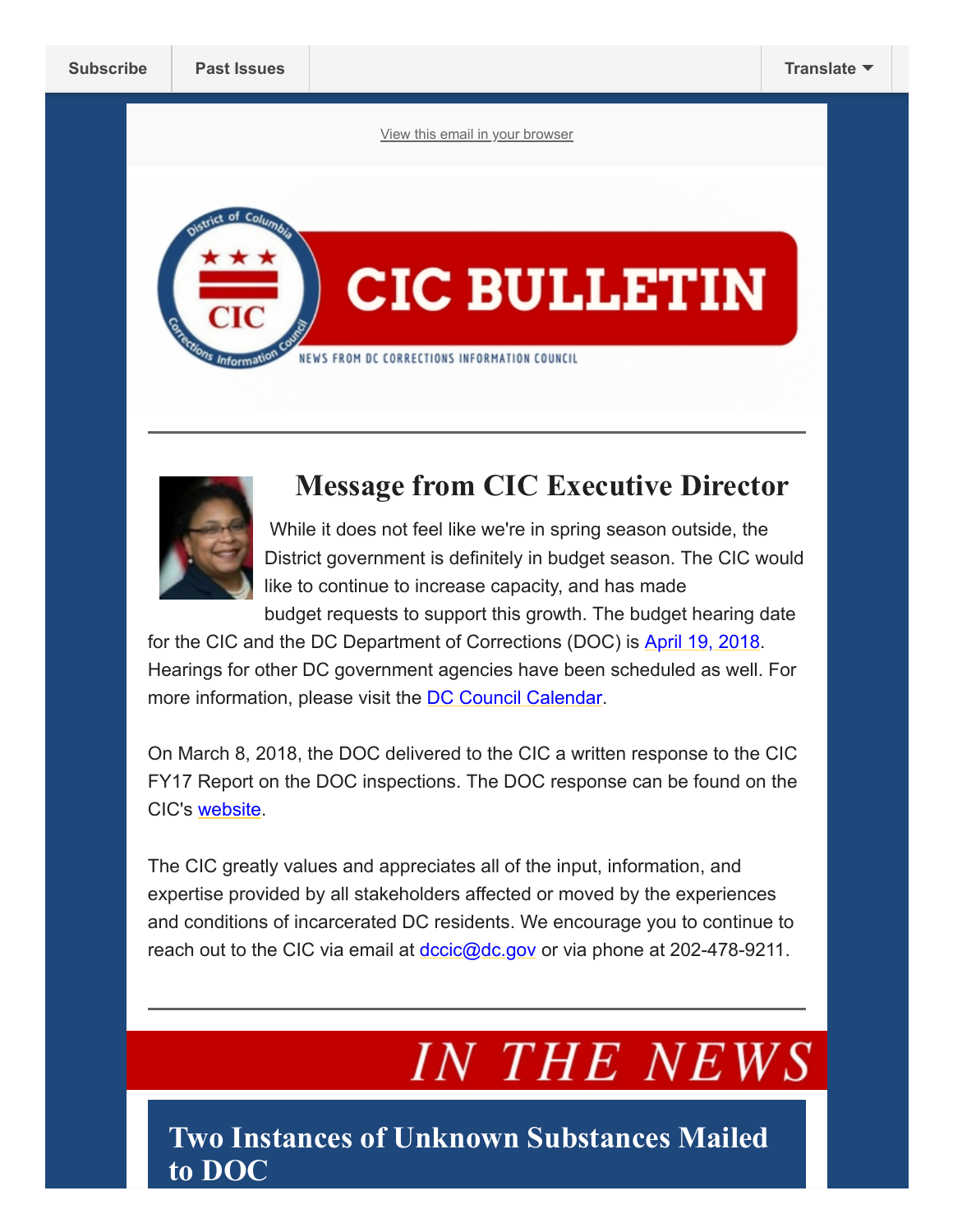#### Dn Thursday, March, 15, 2018, seven [Subscribe](http://eepurl.com/cwuxzT) Past Issues

DOC employees received medical attention after opening a package at the Correctional Treatment Facility (CTF) containing a synthetic drug first believed to be the synthetic opioid fentanyl. A District Fire & EMS



spokesperson later reported that, after further testing, the substance was identified as synthetic cannabinoid. According to two District officials, the package was addressed to an inmate at the facility.

On Friday, March 23, another unknown substance was found in the CTF mail. As a precaution, one DOC employee was taken to the hospital and three others who were exposed to the substance were treated on site.

# Deaths in Custody

People die while incarcerated, either from natural or unnatural causes. While the CIC may receive aggregate numbers of deaths in custody for its reports, the CIC learns of individual deaths of incarcerated persons from media outlets, community members, and others who are incarcerated.

- From a community member, the CIC learned that Hope Village resident Willie Joyner, age 52, has died. Mr. Joyner was taken to the hospital on Saturday, March 10, 2018, where he passed away.
- The [Washington Post r](https://www.washingtonpost.com/local/public-safety/woman-dies-at-dc-corrections-facility/2018/03/17/b5aae6a6-2a58-11e8-874b-d517e912f125_story.html?utm_term=.e1d72a66424d)eported that, on Saturday, March 17, 2018, at about 12:30 pm at CTF, 55 year-old Elizabeth Tierney was found unresponsive by correctional officers, and she could not be revived.

If you have any information that you can share regarding the death of an incarcerated DC resident, please contact the CIC at 202-478-9211.

### Upcoming Inspection: USP Atwater

The CIC will inspect USP Atwater in California on April 11-12, 2018. While there, the CIC representatives will endeavor to meet one-on-one with any incarcerated DC man who wishes to speak with the CIC. We

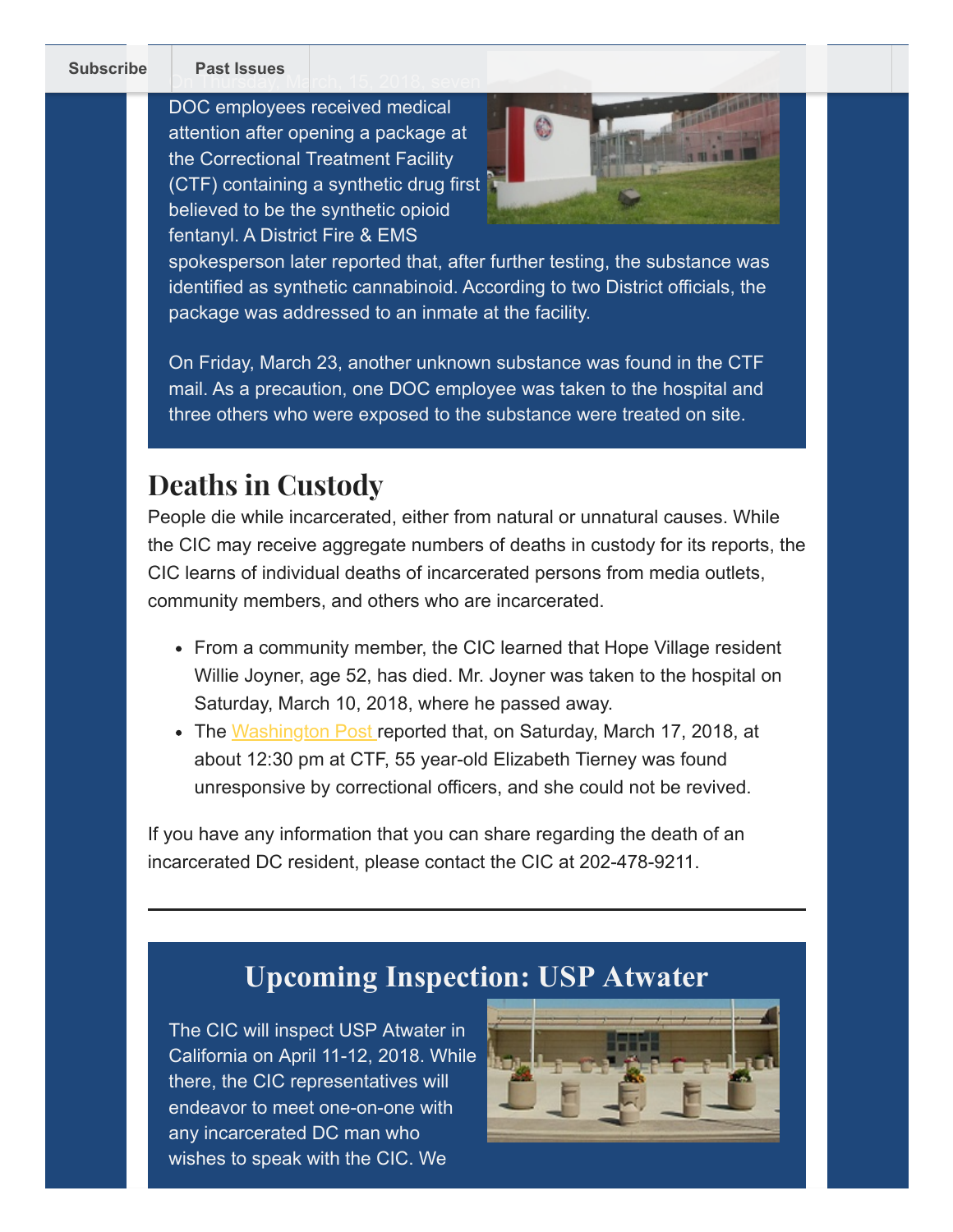#### Voter Registration Drive at Hope Village



The DC Board of Elections and DC Office of Human Rights visited Hope Village on Monday, March 19, 2018, in continuous efforts to inform and educate incarcerated persons and returning citizens of their rights and opportunities to

vote. Halfway house residents were provided information regarding the eligibility requirements for voter registration, the election calendar, and other educational materials. At this drive, 27 men registered to vote and five men completed Election Worker applications.

In addition to halfway house facilities, these DC agencies regularly hold other voter registration drives at the DOC facilities, the Central Detention Facility (CDF or "DC Jail") and Correctional Treatment Facility (CTF).

For more information about voting rights, visit the District of Columbia Board of Elections [website](https://www.dcboe.org/home.asp?skip=Y).

### *Did you miss the CIC Open Meeting?*

The CIC held an open meeting on Tuesday, March 13, 2018, at the Covenant Baptist United Church of Christ in Ward 8. Among the information discussed were:

- the appointment of CIC's fourth board member, Calvin Woodland, Jr.;
- the creation of a liaison position, staffed by Laura de las Casas, designed to convey individual emergencies and issues to correctional agencies;
- reports, DOC's response to CIC FY17 report on DOC; and
- upcoming inspections.

For more details about this and other CIC open meetings, visit our [website](https://cic.dc.gov/node/895142).